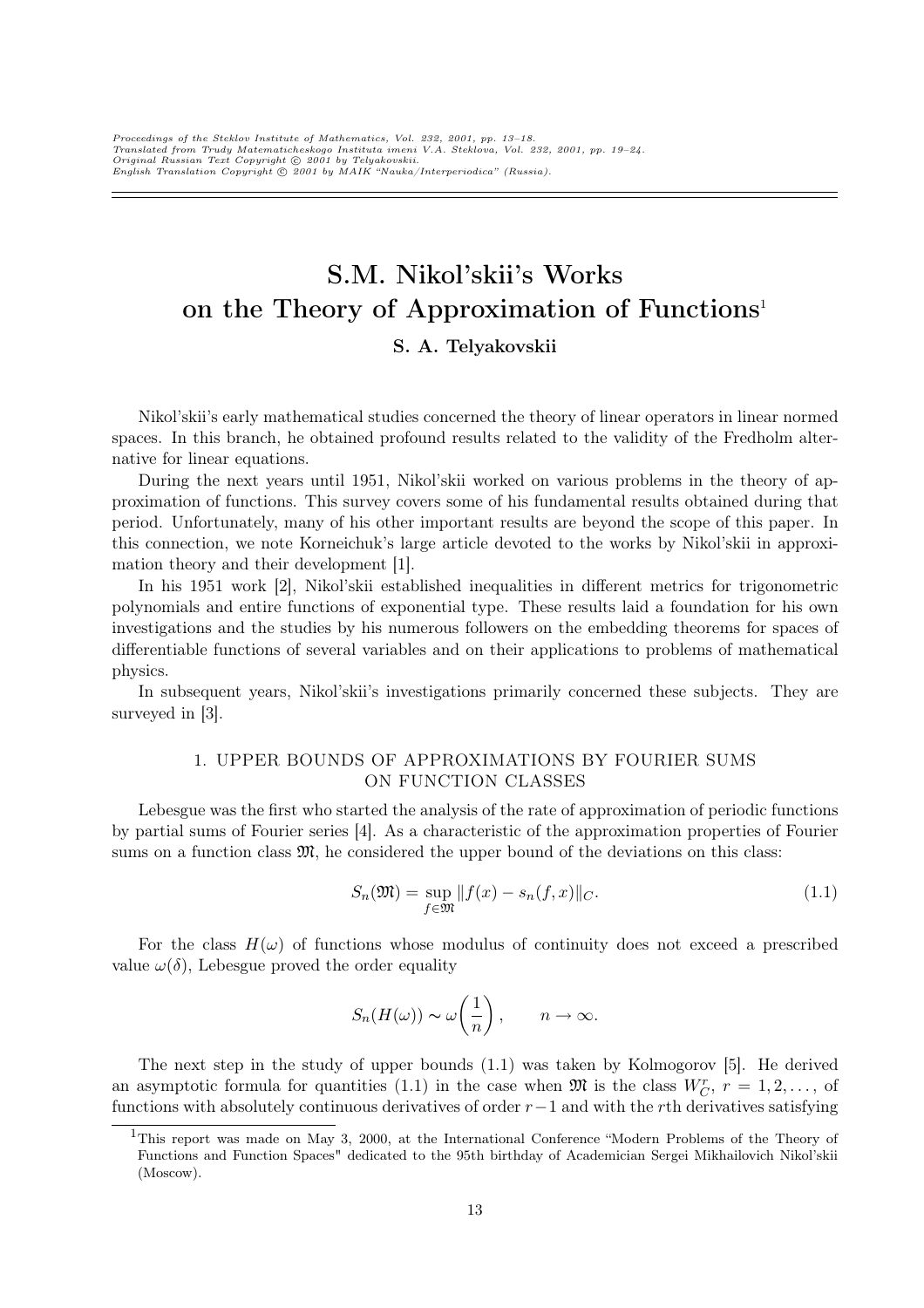the condition  $|f^{(r)}(x)| \leq 1$  in its domain:

$$
S_n(W_C^r) = \frac{4}{\pi^2} \frac{\ln n}{n^r} + O\left(\frac{1}{n^r}\right), \qquad n \to \infty.
$$
 (1.2)

The first important continuation of Kolmogorov's result was a series of Nikol'skii's studies of 1940–1946 [6–12]. Along with bounds (1.1) for Fourier sums, Nikol'skii also considered analogous upper bounds for approximations on function classes by Fejer sums and interpolating polynomials.

Let us cite Nikol'skii's result on the approximation by Fourier sums of the classes  $W^rH(\omega)$ ,  $r = 1, 2, \ldots$ , of functions with the derivatives  $f^{(r)} \in H(\omega)$ , where  $\omega$  is a concave modulus of continuity:

$$
S_n(W^r H(\omega)) = \frac{2}{\pi^2} \frac{\ln n}{n^r} \int_0^{\pi/2} \omega \left(\frac{2t}{n}\right) \sin t \, dt + O\left(\frac{1}{n^r} \omega\left(\frac{1}{n}\right)\right), \qquad n \to \infty.
$$
 (1.3)

Note that Nikol'skii devised a new research technique for deriving (1.3). This was motivated by the fact that the extremum functions in (1.3) are of a much more complicated nature than those in Kolmogorov's bound (1.2).

After Kolmogorov's and Nikol'skii's investigations, the asymptotic behavior of quantities similar to (1.1) was examined by numerous authors in various formulations. This problem is sometimes called the Kolmogorov–Nikol'skii problem.

## 2. DUALITY THEOREMS

The determination of upper bounds of the form (1.1) for classes of functions representable as convolution is reduced to the approximation of the convolution kernel in the metric of the dual space.

Nikol'skii considered this problem in the general form [12].

Let B be a Banach space and  $B^*$  be its dual space.

Fix elements  $x_1, \ldots, x_n$  of B. Then, for the best approximations of an arbitrary element  $x \in B$ by polynomials in  $x_1, \ldots, x_n$ , we have

$$
\min_{a_k} \left\| x - \sum_{k=1}^n a_k x_k \right\|_B = \max_{F} F(x),
$$

where the maximum is taken over all linear functionals  $F \in B^*$  such that  $||F||_{B^*} \leq 1$  and  $F(x_1) =$  $\ldots = F(x_n) = 0.$ 

Another duality theorem of Nikol'skii deals with the case when linear functionals  $F_1, \ldots, F_n$ from  $B^*$  are fixed and an arbitrary functional  $F \in B^*$  is approximated by polynomials over the system  $F_1, \ldots, F_n$ . Then, ° °

$$
\min_{a_k} \left\| F - \sum_{k=1}^n a_k F_k \right\|_{B^*} = \sup_x F(x),
$$

where the supremum is taken over all elements  $x \in B$  such that  $||x||_B \le 1$  and  $F_1(x) = \ldots =$  $F_n(x)=0.$ 

Nikol'skii's duality theorems served as a starting point for further investigations of extremum problems in functional analysis. Moreover, they opened approaches to solving many problems in the theory of approximation of functions.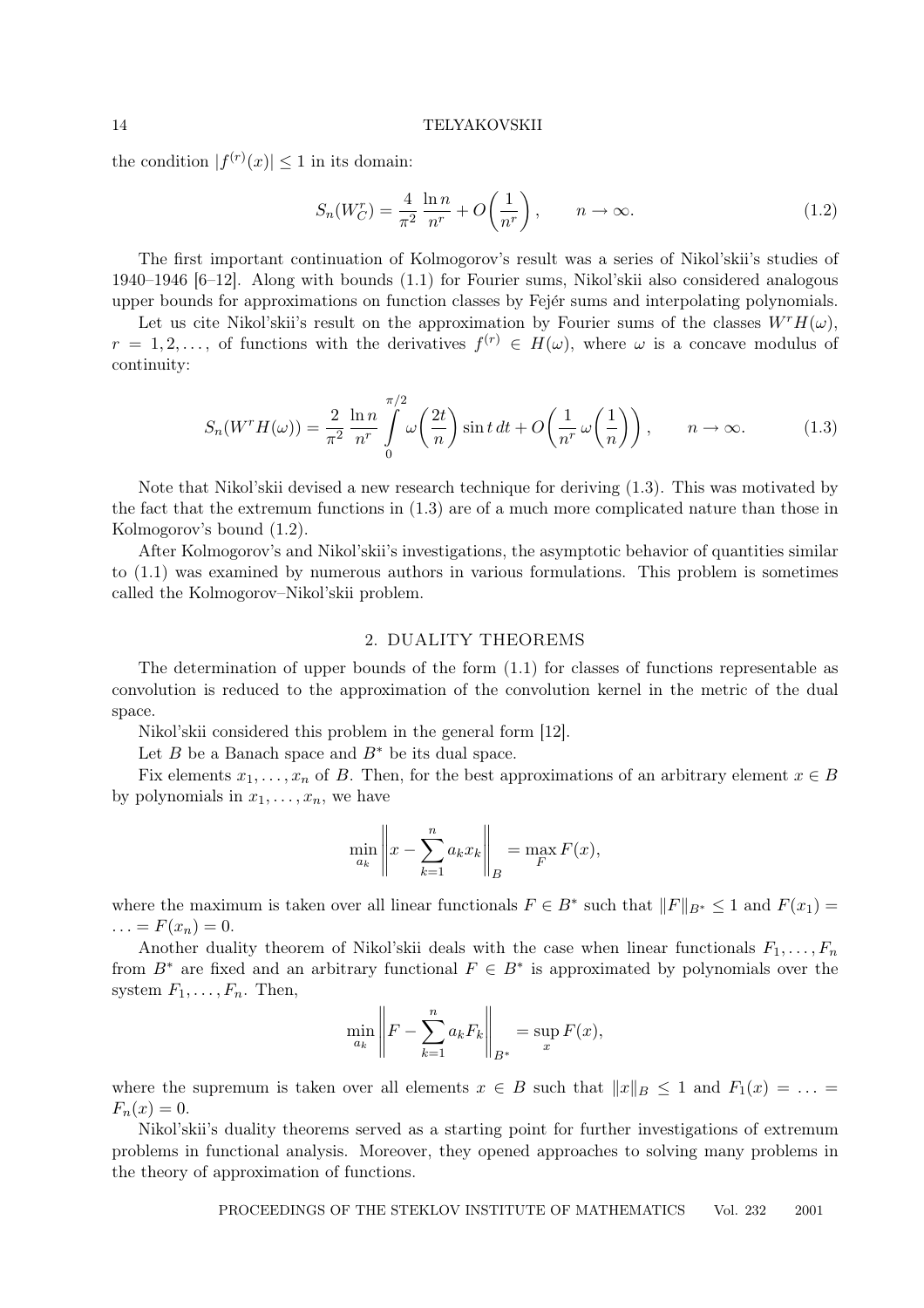## 3. APPROXIMATION IN THE MEAN

Nikol'skii was the first who applied the duality theorems to the problems of the theory of approximation [12].

Let  $W_L^r$ ,  $r = 1, 2, \ldots$ , be a class of  $2\pi$ -periodic functions f with the rth derivatives satisfying  $||f^{(r)}||_L \leq 1$ . Then, for the upper bounds of the best approximations of functions from  $W_C^r$  by trigonometric polynomials of degree  $n$  in the metric of  $C$  and for the upper bounds of the best approximations of functions from  $W_L^r$  in the metric of  $L$ , we have

$$
E_n(W_C^r)_C = E_n(W_L^r)_L, \qquad n = 1, 2, .... \tag{3.1}
$$

The values of  $E_n(W_C^r)_C$  had been found by Favard by that time [13]. Thus, (3.1) gave the values of  $E_n(W_L^r)_L$  as well.

An equality of the form (3.1) was also derived in [12] for the best approximations of functions from the classes  $\overline{W}_C^r$  and  $\overline{W}_L^r$  that are conjugate to functions from  $W_C^r$  and  $W_L^r$ , respectively.

Moreover, Nikol'skii established that an analogous equality holds for the classes of functions  $f$ representable as a convolution

$$
f(x) = \frac{a_0}{2} + \frac{1}{\pi} \int_{-\pi}^{\pi} K(t - x) \varphi(t) dt,
$$

where  $K(t) \in L$  is the convolution kernel satisfying certain conditions and  $\varphi$  is a function such that  $\|\varphi(x)\|_{C} \leq 1$  or  $\|\varphi(x)\|_{L} \leq 1$ .

For a wide class of kernels  $K(t)$ , Nikol'skii established necessary and sufficient conditions for the upper bounds of the best approximations of the corresponding function classes to coincide in the C and L metrics.

# 4. APPROXIMATION BY ALGEBRAIC POLYNOMIALS WITH AN IMPROVED DEGREE OF APPROXIMATION NEAR THE INTERVAL ENDPOINTS

To facilitate the comparison between the approximations of periodic functions and the approximation of functions by algebraic polynomials, the latter is usually examined on the interval  $[-1, 1]$ . For simplicity, we restrict our consideration to the classes Lip  $\alpha$  of functions f satisfying on [−1, 1] the Lipschitz condition of order  $\alpha$ :

$$
|f(x') - f(x'')| \le M|x' - x''|^\alpha, \qquad M > 0, \quad 0 < \alpha \le 1. \tag{4.1}
$$

In the first studies of 1911–1919 devoted to direct and inverse theorems of approximation theory, D. Jackson, S.N. Bernstein, and C.J. de la Vallée Poussin established that the direct theorems are analogous in the trigonometric and algebraic cases: if  $f \in Lip \alpha$ , then

$$
E_n(f)_C \le \frac{A}{n^{\alpha}}, \qquad n = 1, 2, \dots,
$$
\n
$$
(4.2)
$$

where A is an absolute positive constant.

However, the inverse theorems differ significantly in the trigonometric and algebraic cases. Specifically, if (4.2) with  $\alpha < 1$  holds for the best approximation of a periodic function f, then f satisfies the Lipschitz condition (4.1) of order  $\alpha$  with a constant M.

For approximations by algebraic polynomials, estimate (4.2) with  $\alpha < 1$  does not imply that f belongs to Lip  $\alpha$  on the entire [-1, 1]. One can only state that f satisfies the Lipschitz condition of order  $\alpha$  on every interval  $[a, b] \subset (-1, 1)$ , and the factor M in (4.1) depends on the choice of  $[a, b]$ .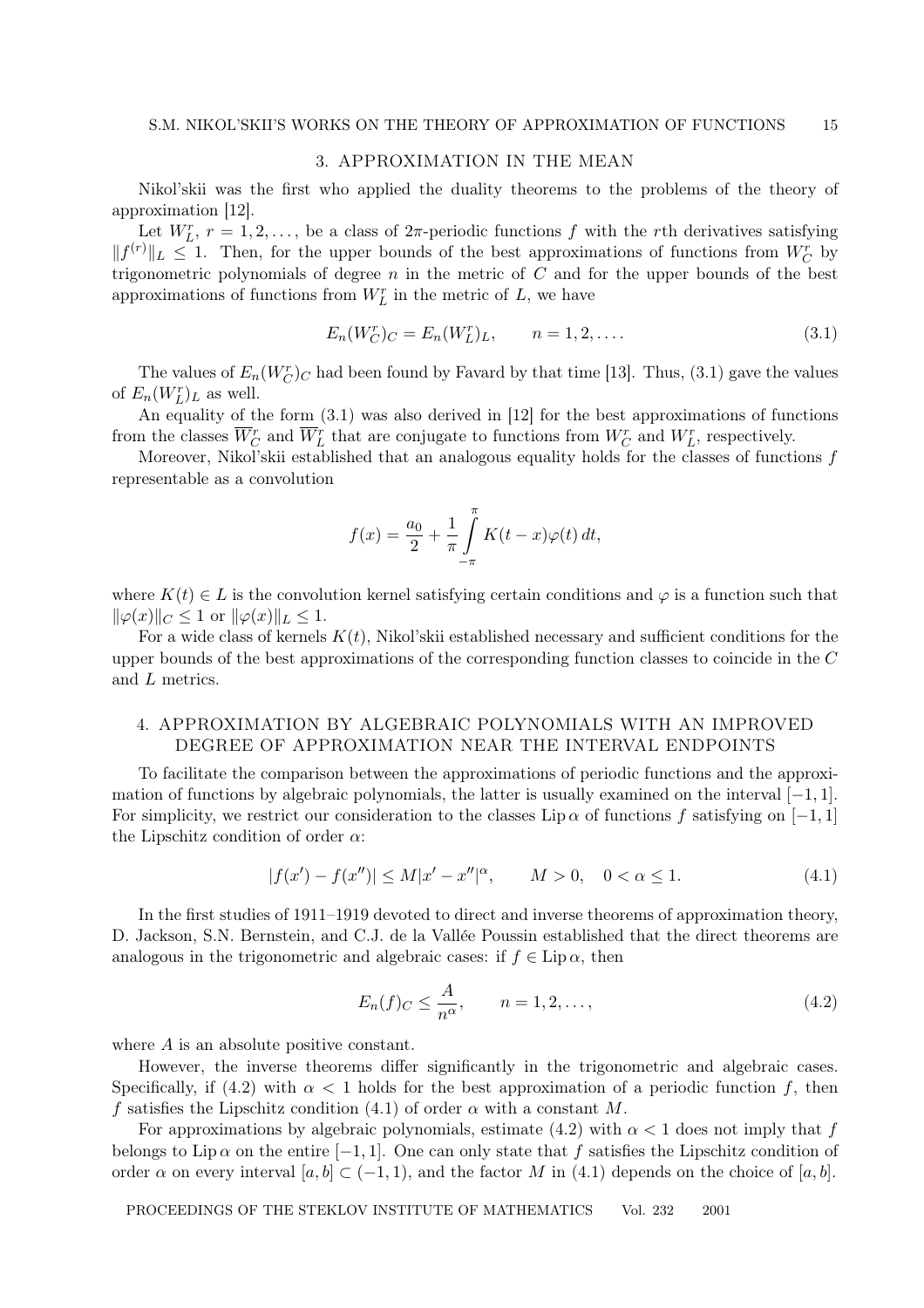#### 16 TELYAKOVSKII

Thus, the characterization of functions satisfying the Lipschitz condition on an interval in terms of their approximations by algebraic polynomials remained an open problem.

An approach to solving this problem was developed in Nikol'skii's work of 1946 [14].

For a given function  $f \in Lip 1$  on  $[-1, 1]$ , he constructed in [14] a sequence of algebraic polynomials  $P_n(x)$  of degree at most n such that

$$
|f(x) - P_n(x)| \le \frac{\pi}{2} \frac{\sqrt{1 - x^2}}{n} + O\left(|x| \frac{\ln(n+1)}{n^2}\right)
$$
\n(4.3)

uniformly with respect to  $x \in [-1, 1]$ . For these polynomials, O in (4.3) at  $x = \pm 1$  cannot be replaced by o, and, more importantly, the factor  $\pi/2$  cannot be diminished, which follows from Nikol'skii's another result stated in [14]:

$$
\sup_{f \in \text{Lip 1}} E_n(f)_C = \frac{\pi}{2n} + o\left(\frac{1}{n}\right),\tag{4.4}
$$

where the remainder is negative.

Estimate (4.3) improves the degree of approximation near the endpoints of  $[-1, 1]$ . This circumstance led Nikol'skii to the following conjecture. For a function  $f$  to satisfy the Lipschitz condition of order  $\alpha < 1$  on  $[-1, 1]$ , it is necessary and sufficient that there exist a sequence of algebraic polynomials  $\{p_n(x)\}\$ such that

$$
|f(x) - p_n(x)| \le A\left(\frac{\sqrt{1-x^2}}{n} + \frac{1}{n^2}\right)^{\alpha}.
$$

This conjecture was proved by Nikol'skii's students. A.F. Timan proved the corresponding direct theorem in 1951, and V.K. Dzyadyk proved the converse theorem in 1956.

Further investigations have showed that many theorems on the approximation of periodic functions by trigonometric polynomials also hold for approximations by algebraic polynomials on  $[-1, 1]$ if  $1/n$  in the periodic case is replaced, as in Nikol'skii's conjecture, by

$$
\frac{\sqrt{1-x^2}}{n} + \frac{1}{n^2}
$$

.

## 5. QUADRATURE FORMULAS

The study of quadrature formulas, i.e., approximate integration formulas of the form

$$
\int_{0}^{1} f(x) dx \approx \sum_{k=1}^{n} a_k f(x_k),
$$

was initiated in the 17th century. A large variety of results on this subject have been stated since then.

In 1950, Nikol'skii [15] considered a new extremum problem for quadrature formulas: Given a function class  $\mathfrak{M}$  and the number n of nodes in a quadrature formula, find

$$
\inf_{a_k, x_k} \sup_{f \in \mathfrak{M}} \left| \int_0^1 f(x) dx - \sum_{k=1}^n a_k f(x_k) \right|,
$$
\n(5.1)

where the infimum is taken over all weights  $a_k$  and all nodes  $x_k$  of the quadrature formula.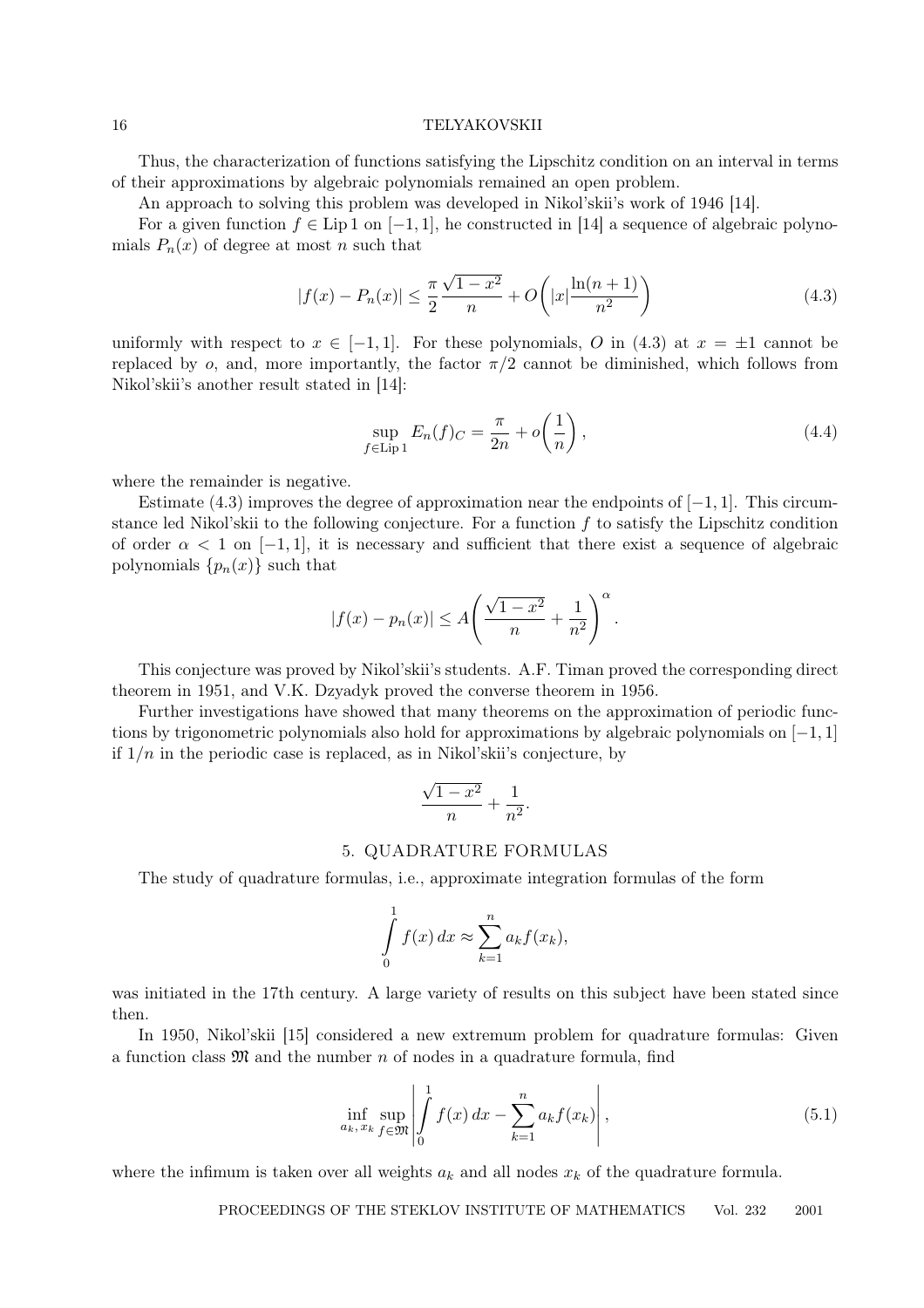Nikol'skii examined general questions related to this statement of the problem and found its exact solution in certain cases.

In particular, he established that the determination of  $(5.1)$  in the class of functions  $f(x)$  having a bounded second-order derivative and satisfying the initial conditions  $f(0) = f'(0) = 0$  requires finding the best approximation, in the  $L[0,1]$  metric, of the function  $x^2$  by continuous piecewise linear functions whose derivative may have  $n$  discontinuity points. In modern terminology, the problem is to approximate  $x^2$  by splines of degree 1 of defect 1 with n free nodes.

Nikol'skii proved that, for this class of functions, the best nodes and weights in problem (5.1) are

$$
x_k = k\alpha_n
$$
,  $k = 1, 2, ..., n$ ,  $\alpha_n = \frac{4}{\sqrt{3} + 4n}$ ,  
 $a_k = \alpha_n$ ,  $k = 1, 2, ..., n - 1$ ,  $a_n = \alpha_n \frac{2 + \sqrt{3}}{4}$ .

Thus, the nodes of the optimal quadrature formula are uniformly distributed over [0, 1], except the last (nearest to 1) node, which is closer to the interval endpoint, while the weights of all nodes, except the last, are equal.

In those years, the study of spline approximation took its first steps, and this result of Nikol'skii was among the first ones that gave an exact solution to a spline approximation problem.

Nikol'skii also obtained similar results for quadrature formulas involving not only the function itself but also its derivatives.

In 1958, Nikol'skii's monograph Quadrature Formulas [16] was published, which was later republished several times. This book gave impetus to further investigations of extremum problems for quadrature formulas and promoted the application of theoretical results in computational practice.

# 6. INEQUALITIES IN DIFFERENT METRICS FOR TRIGONOMETRIC POLYNOMIALS

In [2], Nikol'skii obtained estimates relating the norms of trigonometric polynomials and the norms of entire functions of exponential type in  $L^p$  metrics with different p. For simplicity, we consider this problem only for trigonometric polynomials.

The exact statement of the problem is as follows. Let  $T_{n_1,\dots,n_m}(x_1,\dots,x_m)$  be trigonometric polynomials in m variables such that their degrees in each of the variables  $x_k$  is at most  $n_k$ ,  $k = 1, \ldots, m$ . Given p and q such that  $1 \le p < q \le \infty$ , estimate the norm of the polynomial  $T_{n_1,\dots,n_m}(x_1,\dots,x_m)$  in  $L^p$  in terms of its norm in  $L^q$ . The condition  $p < q$  is natural since the corresponding norms, regarded as functions of  $n_1, \ldots, n_m$ , may have the same order when  $p > q$ .

Nikol'skii proved the estimate

$$
||T_{n_1,\dots,n_m}||_{L^p} \le A_m(n_1\dots n_m)^{\frac{1}{p}-\frac{1}{q}} ||T_{n_1,\dots,n_m}||_{L^q},\tag{6.1}
$$

where  $A_m$  depends only on m. Here, the order of the quantity

$$
(n_1 \ldots n_m)^{\frac{1}{p}-\frac{1}{q}}
$$

cannot be reduced. Earlier, such an estimate was known only for  $m = 1$ ,  $p = 2$ , and  $q = \infty$  [17]. In addition to  $(6.1)$ , Nikol'skii obtained in [2] an estimate for different numbers of dimensions:

 $||T_{n_1,...,n_m}||_{L^p(x_1,...,x_k)} \leq A_m(n_{k+1}...n_m)^{\frac{1}{p}} ||T_{n_1,...,n_m}||_{L^p(x_1,...,x_m)},$   $1 \leq k < m$ ,

where  $1 \le p \le \infty$  and  $A_m$  depends only on m. Here, the order of

$$
(n_{k+1}\ldots n_m)^{\frac{1}{p}}
$$

cannot be reduced either.

PROCEEDINGS OF THE STEKLOV INSTITUTE OF MATHEMATICS Vol. 232 2001